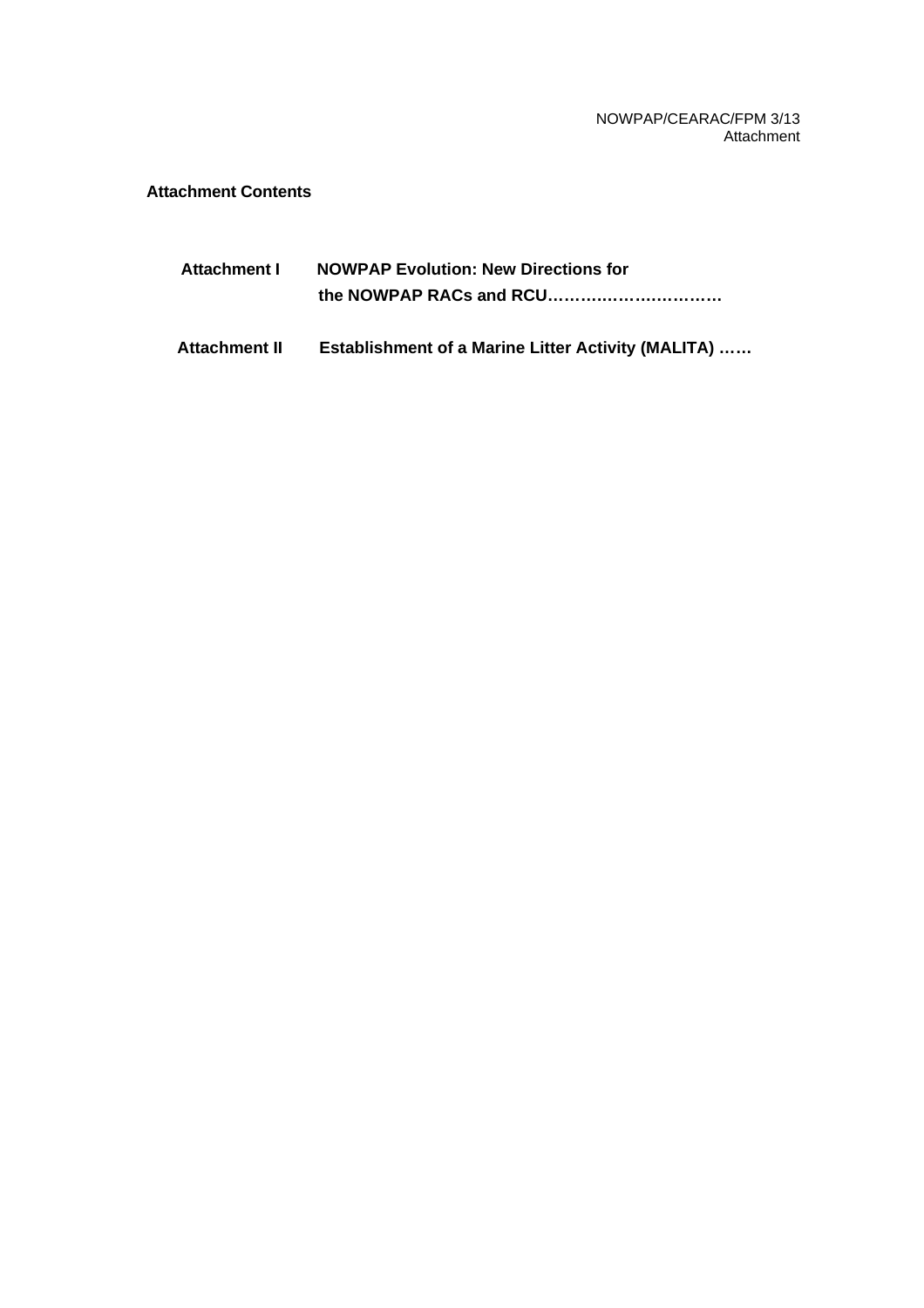#### **Attachment I NOWPAP Evolution: New Directions for the NOWPAP RACs and RCU**

### **I. Introduction - the Northwest Pacific Action Plan (NOWPAP)**

The Northwest Pacific Action Plan (NOWPAP) was established in 1994, as a part of the UNEP Regional Seas Programme. Following the decisions of the  $3<sup>rd</sup>$ , 4<sup>th</sup> and  $5<sup>th</sup>$  Intergovernmental Meetings (IGM) of NOWPAP (1997-1999), UNEP facilitated, during the years 1998-2001, the establishment of a network of the four Regional Activity Centers (RACs) for NOWPAP. The 3<sup>rd</sup> IGM (April 1998, Vladivostok) also decided about the demarcation of the activities of the RACs.

UNEP, acting as the Interim Secretariat for NOWPAP since its inception, and following the requests of the NOWPAP IGMs, has also facilitated the process of the establishment of a cohosted Regional Coordinating Unit (RCU) in Toyama, Japan and Busan, the Republic of Korea. The inauguration ceremonies of both RCU offices took place in November 2004, and they became fully operational in April 2005.

After ten years of NOWPAP evolution and establishment of the RCU, it is clear that some changes in the functions of the RACs are necessary. Based on the discussions at the NOWPAP Intersessional Workshop in Seoul, the Republic of Korea, on 25-26 July 2005, it is recommended that the RCU and the RACs would be given the following responsibilities as listed below.

### 1. The Regional Coordinating Unit (RCU)

The RCU should be the nerve center directing and promoting the Action Plan's activities. The RCU has overall responsibility for the implementation of the Member States decisions regarding the operation of the Action Plan. The RCU should assist, and provide the regional platform of the Action Plan, as much as possible, for the implementation of Global Environmental Conventions. It should be responsible for the follow-up and implementation of legal documents, the Programme of Work and of general strategies and policies adopted by the Member States. The RCU should perform the diplomatic, political and public relations functions of the Action Plan.

The RCU should cooperate with governments, with other UN and non-UN agencies and with NGOs and facilitate the capacity building of the Regional Activity Centers (RACs) and of the Member States.

The RCU should perform all secretariat functions such as the organization of major institutional meetings and oversee the programme implementation. The RCU should also be responsible for the smooth and efficient operation of the RACs and for general management of the Action Plan.

The main responsibilities of the NOWPAP RCU offices regarding administrative and substantive issues, as of September 2005, are shown in the table below. These responsibilities are in line with the Terms of Reference for the NOWPAP RCU adopted at the 5<sup>th</sup> IGM.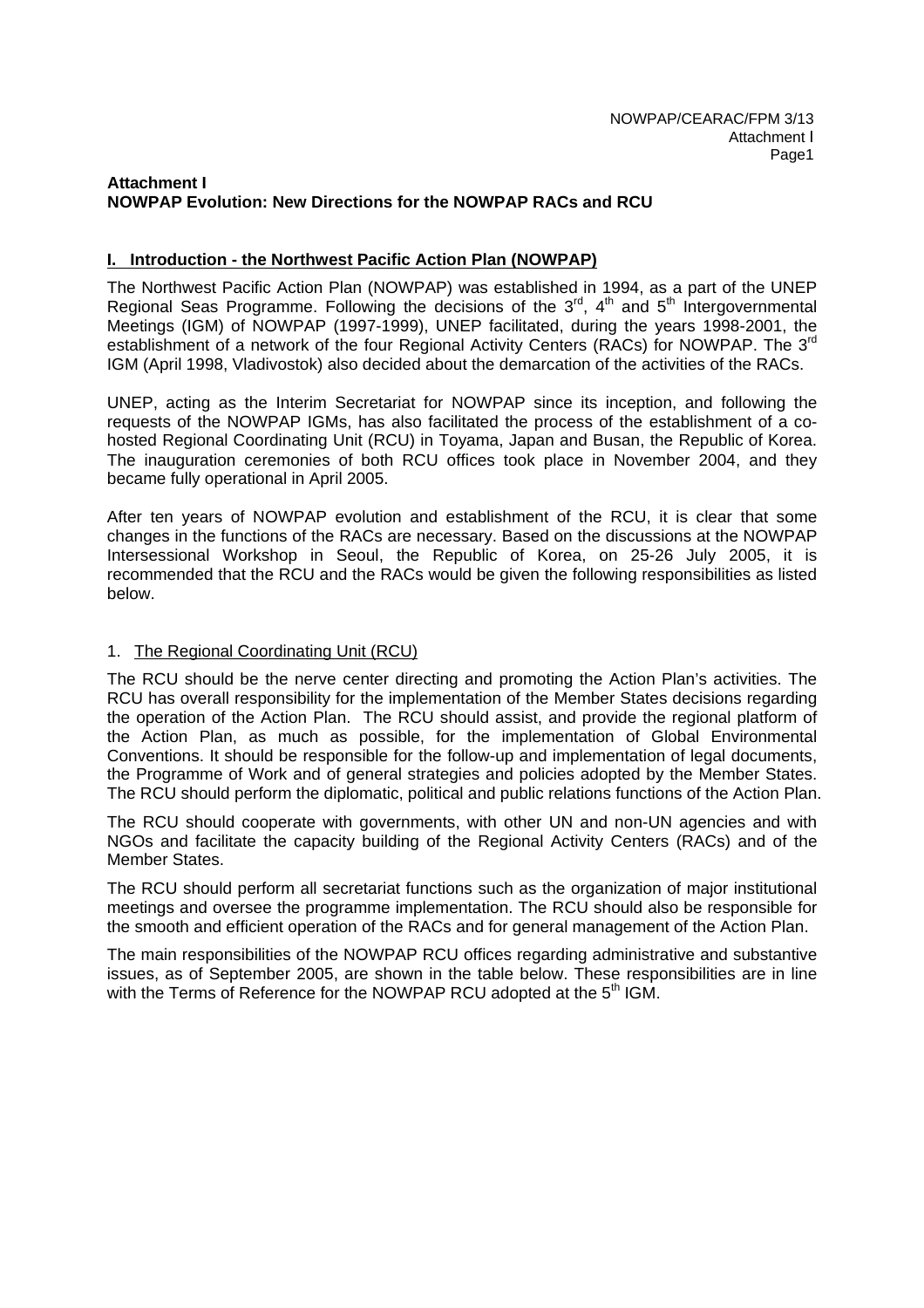| Toyama - Coordinator's responsibility                                                                                                                                                                                                                                                                                                                                                                             | <b>Busan</b> - Deputy Coordinator's responsibility                                                                                                                                                       |
|-------------------------------------------------------------------------------------------------------------------------------------------------------------------------------------------------------------------------------------------------------------------------------------------------------------------------------------------------------------------------------------------------------------------|----------------------------------------------------------------------------------------------------------------------------------------------------------------------------------------------------------|
|                                                                                                                                                                                                                                                                                                                                                                                                                   | <b>Administrative issues</b>                                                                                                                                                                             |
| • Overall responsibility over NOWPAP<br>activities<br>• General administration (manpower,<br>offices, travel, etc.)<br>• General responsibility for implementation<br>of workplan and budget                                                                                                                                                                                                                      | • Deputy's secondary overall responsibility<br>(OiC when coordinator on leave or mission)<br>• Administration of Busan office (office, finances,<br>travel, etc.)<br>• Technical and scientific projects |
|                                                                                                                                                                                                                                                                                                                                                                                                                   | <b>Substantive and cross-cutting issues</b>                                                                                                                                                              |
|                                                                                                                                                                                                                                                                                                                                                                                                                   | (covered by BOTH offices under coordinator's overall responsibility)                                                                                                                                     |
| Coordination and support to the RACs<br>Preparation of meetings and reports<br>Liaison with UNEP and Governments<br>projects<br>Finance and resource mobilization (including GEF)<br>Public relations, public awareness, publications<br>Land based activities<br>Marine litter<br>Sustainable development<br>Legal aspects, environmental legislation<br>Capacity building<br>Other activities not taken by RACs | Development of partnerships, contacts with MEAs, IGOs, NGOs, regional and global                                                                                                                         |

# 2. The Regional Activity Centers (RACs)

The RACs were established in the different host countries (which also support them financially and logistically) and are aimed to serve all member states, by carrying out activities related to the Action Plan at a regional level ('regional' means the level of the Action Plan's geographic coverage) as agreed and guided by the IGM decisions. The RACs play key roles in the implementation of various components of the NOWPAP. They are financially supported by the NOWPAP Trust Fund and by the host country. The RACs are an integral part of the Action Plan and should report directly to the RCU.

The RACs should promote, develop and carry out capacity building in various environmental fields in the region and strengthen the member states which are more in need.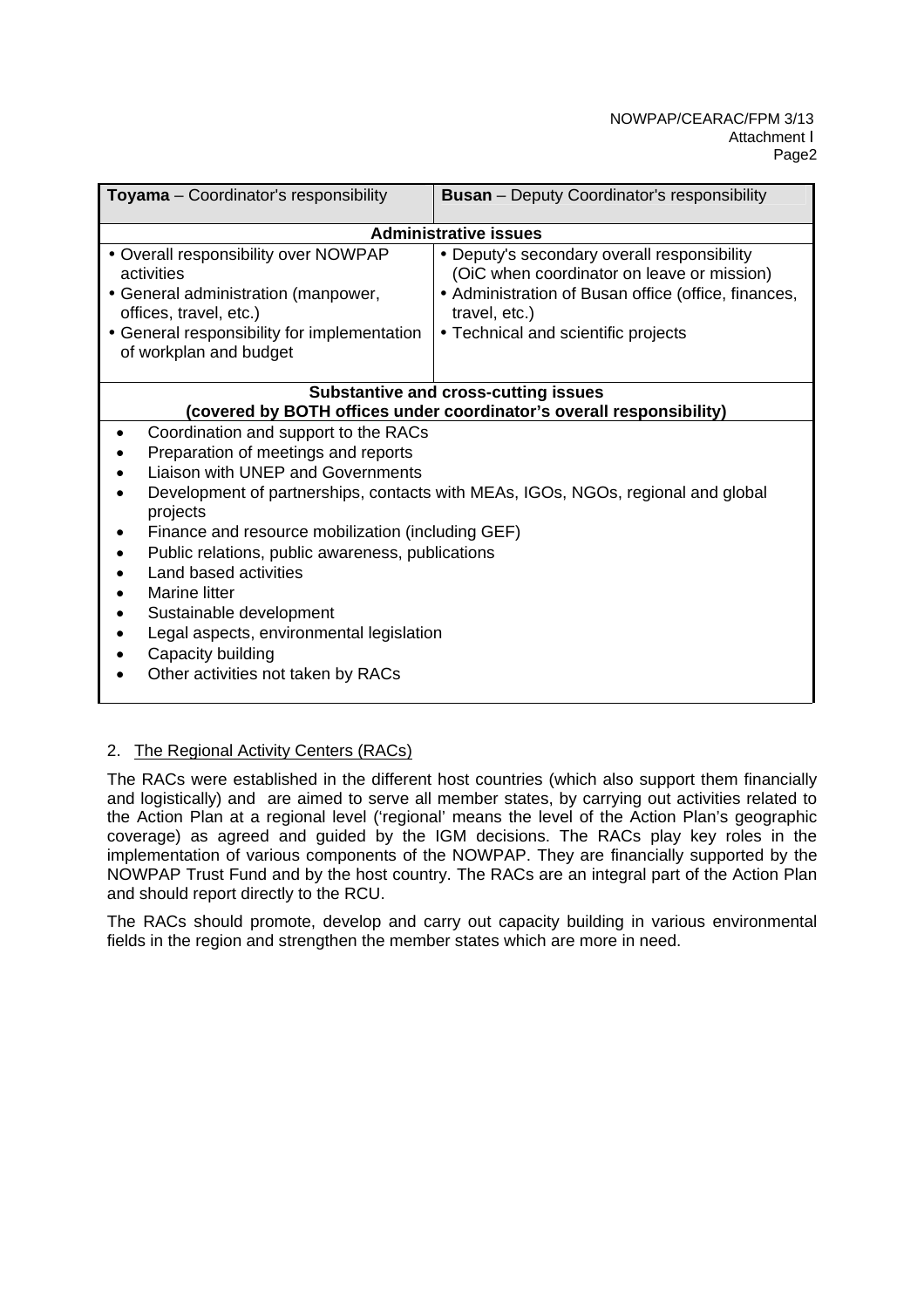**The present activities of NOWPAP RACs, as decided by the 3rd and 4th NOWPAP IGMs, are as follows:** 

| <b>RAC</b>                 | <b>Present Activities</b>                                                                                                                                                                          |
|----------------------------|----------------------------------------------------------------------------------------------------------------------------------------------------------------------------------------------------|
| <b>CEARAC, Toyama</b>      | <b>Special Monitoring and Coastal Environmental Assessment:</b><br>• Harmful Algal Blooms (HAB)<br>• Remote Sensing (RS) applications                                                              |
| <b>DINRAC, Beijing</b>     | Data and Information Network<br>• Data and Information Management                                                                                                                                  |
| <b>MERRAC, Daejon</b>      | <b>Marine Environmental Emergency Preparedness and Response</b><br>• Oil Spill Preparedness and Response                                                                                           |
| <b>POMRAC, Vladivostok</b> | <b>Pollution Monitoring:</b><br>• Atmospheric input of contaminants to the marine and coastal<br>environment<br>• River and direct inputs of contaminants to the marine and coastal<br>environment |

# **II. Recommendation**

The suggestions regarding future directions of work of NOWPAP RACs are shown in the table below. These suggestions were discussed at the NOWPAP Intersessional Workshop in Seoul, Republic of Korea, on 25-26 July 2005 and are based on the capabilities of respective national host institutions which are currently hosting the NOWPAP RACs. The transition should be implemented gradually, within several years (please see the table and text on the following pages). More detailed responsibilities of each RAC, their work plans and budgets for 2006-2007, will be discussed at their respective Focal Points Meetings (pending further approval by the NOWPAP IGM).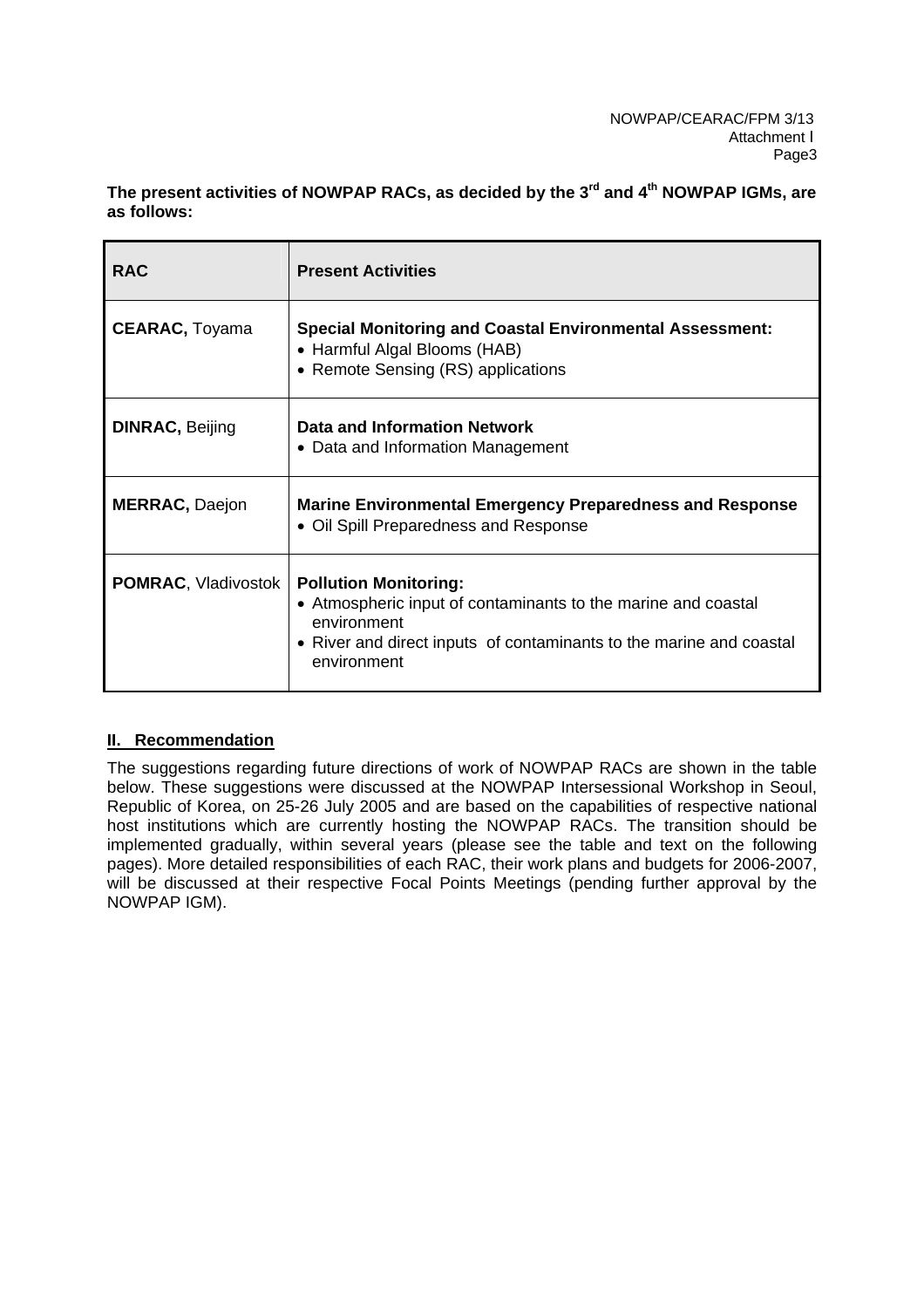# **Suggested Responsibilities and Activities of the NOWPAP RACs**

| <b>RAC</b>    | <b>RESPONSIBILITIES and ACTIVITIES</b>                                                                                                                                                                                                                                                                                                                                                                                                                                                                                                                                                                                             |  |
|---------------|------------------------------------------------------------------------------------------------------------------------------------------------------------------------------------------------------------------------------------------------------------------------------------------------------------------------------------------------------------------------------------------------------------------------------------------------------------------------------------------------------------------------------------------------------------------------------------------------------------------------------------|--|
| <b>CEARAC</b> | 2004-2005:<br>• WG3 on Harmful Algal Blooms (HAB)<br>• WG4 on Remote Sensing (RS) of the Marine Environment<br>• National Reports on HAB and RS<br>Integrated Reports on HAB and RS<br>2006-2007:<br>• Working Groups on HAB and RS (continued)<br>• Land Based Sources of Pollution (with other RACs)<br>• Marine Litter (with other RACs) - might be linked with general waste<br>management practices on land and with 3R (reduce, reuse, recycle)<br>initiative                                                                                                                                                                |  |
| <b>POMRAC</b> | 2004-2005:<br>• WG1 on Atmospheric Deposition (AD) of Contaminants<br>• WG2 on River and Direct Inputs (RDI) of Contaminants<br>• National Reports on AD and RDI<br>2006-2007:<br>• Regional Overviews on AD and RDI<br>• State of Marine Environment Report (with other RACs)<br>• Integrated Coastal and River Basin Management<br>• Land Based Sources of Pollution (with other RACs)                                                                                                                                                                                                                                           |  |
| <b>DINRAC</b> | 2004-2005:<br>• DINRAC website and databases of experts and institutions<br>• NOWPAP policy on data and information sharing<br>National reports on data and information management<br>Guidelines for NOWPAP meta-database establishment<br>• Study on GIS-type products and applications in NOWPAP region<br>2006-2007:<br>• NOWPAP Clearing-House - storage and easy retrieval of data<br>resulting from all NOWPAP activities (oil spills, HAB, atmospheric and<br>river inputs of contaminants, biodiversity data, legal issues, etc.)<br>A "switchboard" to provide links to resources available in NOWPAP<br>member countries |  |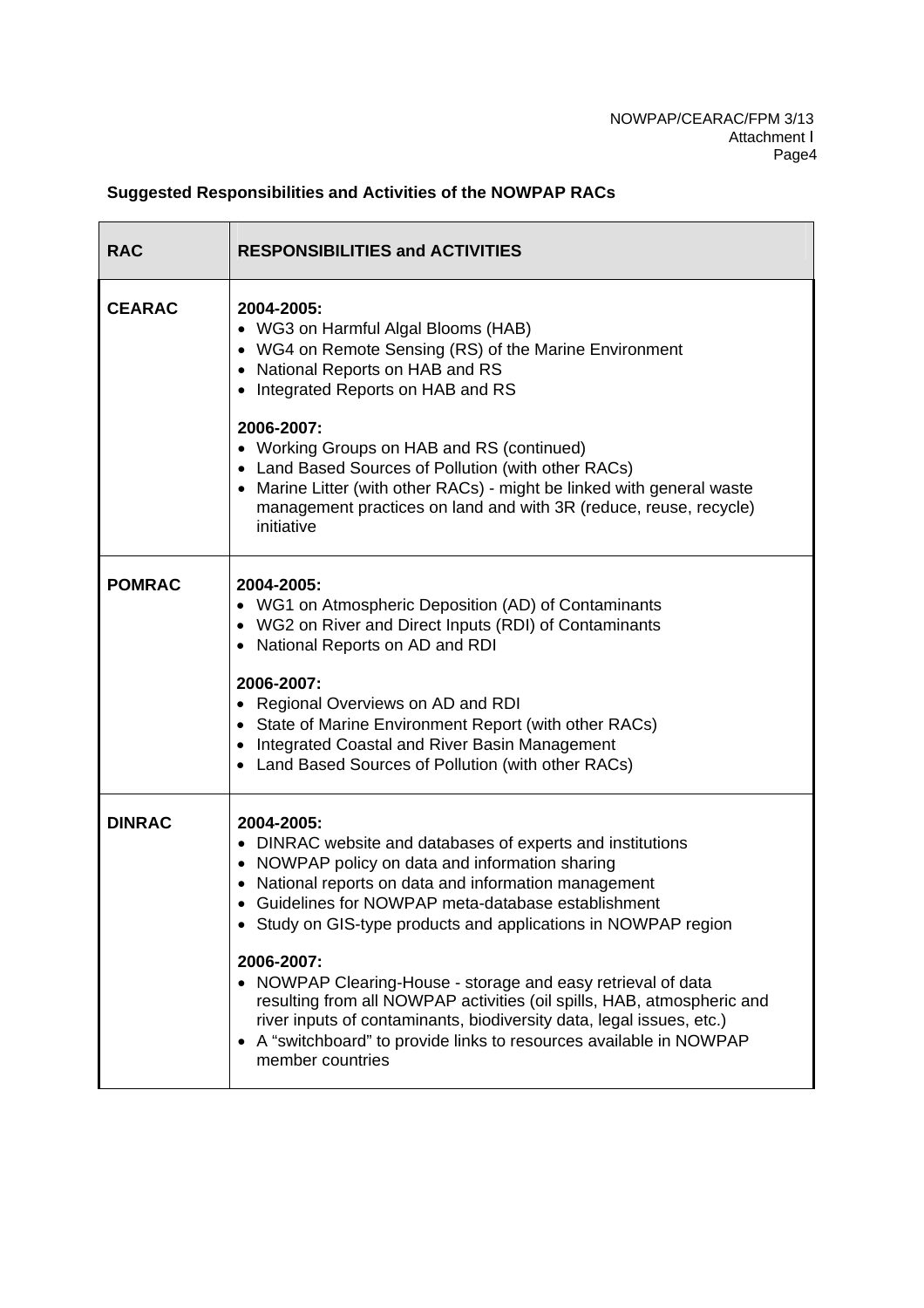#### NOWPAP/CEARAC/FPM 3/13 Attachment I Page5

| <b>MERRAC</b> | 2004-2005:<br>• Oil Spill Preparedness and Response<br>• NOWPAP Regional Oil Spill Contingency Plan (RCP) and MOU<br>• Specific projects on oil spill modeling; sensitivity mapping; dispersant<br>application; shore clean-up<br>• Training exercises         |
|---------------|----------------------------------------------------------------------------------------------------------------------------------------------------------------------------------------------------------------------------------------------------------------|
|               | 2006-2007:<br>• Oil and Chemical Emergency Preparedness and Response (within a<br>framework of NOWPAP RCP, including specific projects and training<br>exercises)<br>• Marine-Based Pollution (MARPOL and OPRC, with IMO)<br>• Marine Litter (with other RACs) |
|               | At a later stage:<br>• Ballast Waters and Alien Invasive Species (with GloBallast II)<br><b>IMO</b> conventions<br><b>Liability and Compensation</b>                                                                                                           |

# 1. CEARAC

The Special Monitoring and Coastal Environmental Assessment Regional Activity Center (CEARAC) in Toyama, Japan, currently has two Working Groups (WG3 on Harmful Algal Blooms and WG4 on Remote Sensing of the Marine Environment). In 2005-2006, the experts of these working groups will prepare National Reports and then the Integrated Reports on these two issues for the NOWPAP region. These documents might contribute to the State of Marine Environment Report in the NOWPAP Region which would be prepared in 2006-2007. Then, CEARAC might consider focusing on activities related to land based sources of pollution and marine litter.

# 2. DINRAC

The Data and Information Network Regional Activity Center (DINRAC) in Beijing, China, is responsible for providing data storage and retrieval as well as information network for all NOWPAP activities. The DINRAC website was envisioned as a primary source of environmental data and information for the NOWPAP region and also as a "switchboard" to provide links to resources available in NOWPAP member countries. It is suggested that in addition to data resulting from other NOWPAP RACs activities (oil spills, HABs, atmospheric and river inputs of contaminants, etc.), biodiversity data could be also included into DINRAC database. DINRAC should serve as a NOWPAP Clearing-House, providing information about all NOWPAP-related activities and eventually also information about the state of marine environment in the NOWPAP region.

# 3. MERRAC

The Marine Environmental Emergency Preparedness and Response Regional Activity Center (MERRAC) in Daejeon, the Republic of Korea, has accumulated substantial expertise during the last several years. The MOU on the NOWPAP Oil Spill Regional Contingency Plan has been recently signed by NOWPAP Members. According to MERRAC vision for the future, chemicals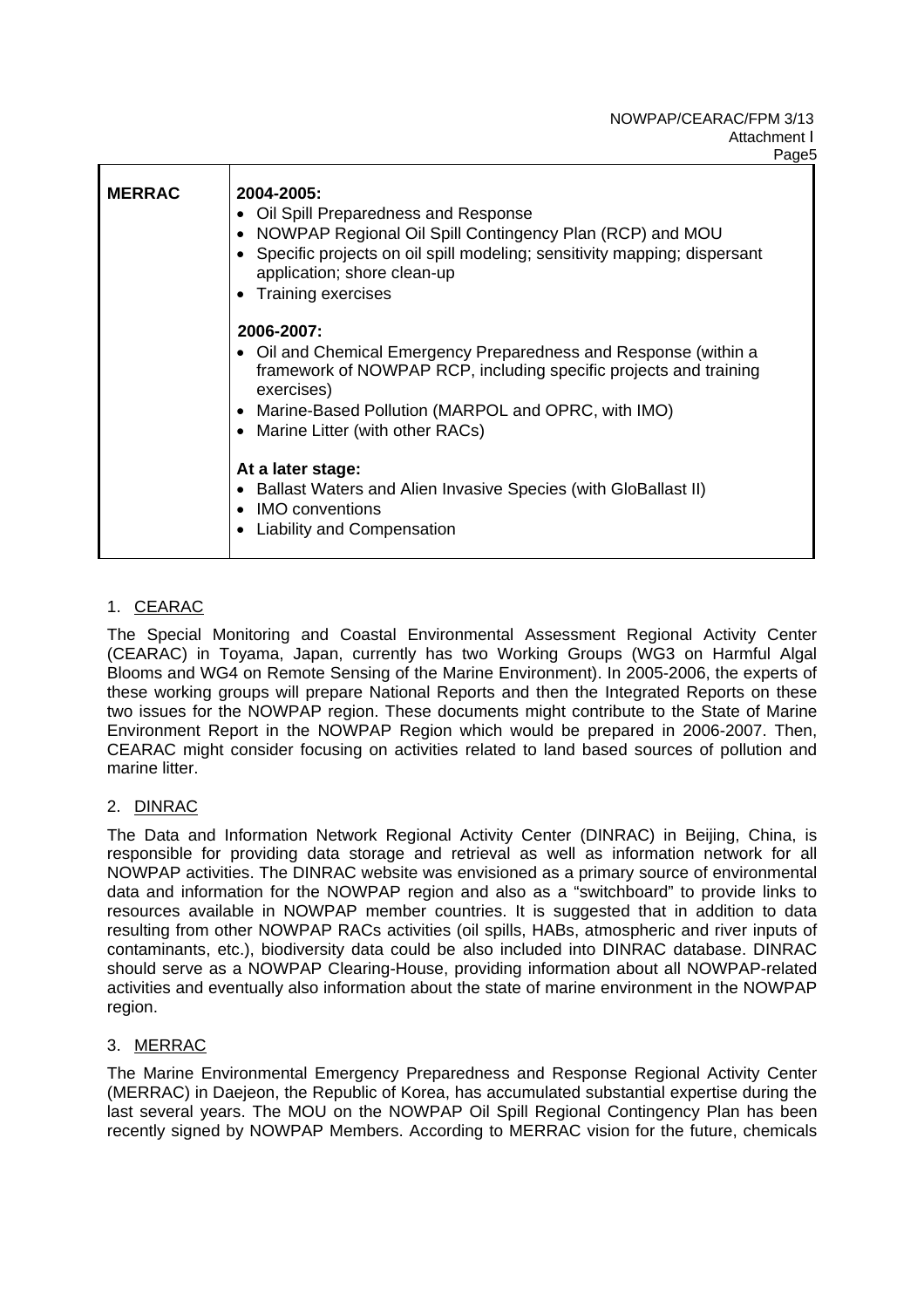spills and marine litter will be included in its scope of activities. MERRAC will work in close cooperation with the IMO on marine-based pollution issues (e.g., MARPOL and OPRC). The work on tanker ballast waters (including alien invasive species) as well as on liability and compensation issues is also envisioned for the future.

### 4. POMRAC

The Pollution Monitoring Regional Activity Center (POMRAC) in Vladivostok, Russia, currently has two Working Groups (WG1 on Atmospheric Input of Contaminants and WG2 on River and Direct Inputs of Contaminants). In 2005-2006, the experts of these working groups will prepare National Reports and then the Regional Overview on these two issues. These documents might contribute to the State of Marine Environment Report in the NOWPAP Region which would be prepared in 2006-2007. Then, POMRAC might consider focusing on activities related to Integrated Coastal and River Basin Management which includes land-based sources of pollution. All activities related to land-based sources of pollution will be implemented in close collaboration with all NOWPAP RACs and with the UNEP/GPA.

#### 5. Joint activities implemented by RACs

During the NOWPAP Intersessional Workshop, NOWPAP member states requested the RCU to ensure synergy among RAC activities. According to RCU suggestion (prepared in close consultation with RAC directors), the following activities will be implemented jointly by NOWPAP RACs (not in the order of priority).

- **MALITA:** detailed responsibilities of each RAC and RCU in implementation of the MALITA work plan are presented in the document UNEP/NOWPAP/IG. 10/6.
- **Report of the State of Marine Environment in the NOWPAP region:** to be prepared jointly by CEARAC and POMRAC, with specific chapters submitted by DINRAC and MERRAC.
- **GEF PDF-B project on land-based sources of persistent toxic substances:** to be implemented by NOWPAP RACs, RCU and national experts, detailed responsibilities will be defined during the first meeting of the Project Steering Committee.
- **Integrated Coastal and River Basin Management:** to be lead by POMRAC, but with active participation of CEARAC and other RACs.
- **Data and Information Management:** though this activity is definitely under DINRAC portfolio, without data and information supply from other NOWPAP RACs, DINRAC can not implement it efficiently.

Finally, it should be kept in mind that all RACs, according to their Terms of Reference, are working for the NOWPAP as a whole, not for the host country. Therefore it's not exactly critical which RAC is leading specific activity. The NOWPAP RCU will ensure that all RACs are involved in implementation of these activities.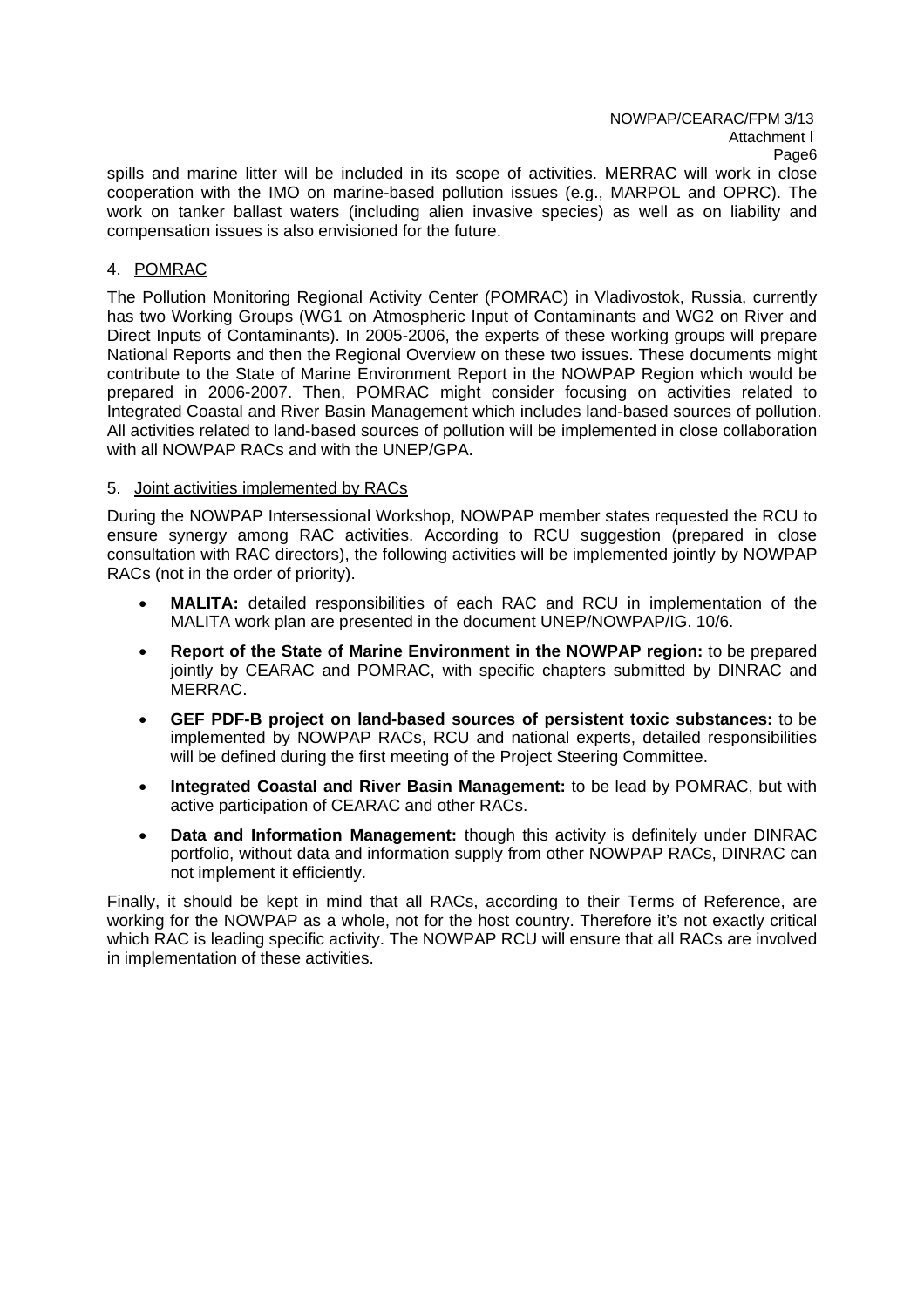### **Attachment II Establishment of a Marine Litter Activity (MALITA)**

# **A. INTRODUCTION**

### *Scope of the Problem*

Marine litter is found in all sea areas of the world – not only in densely populated regions but also in remote places far away from any obvious sources. Marine litter travels over long distances with ocean currents and winds. Studies from different parts of the world have confirmed that marine litter is found everywhere in the marine and coastal environment, from the poles to the equator and from continental coastlines to small remote islands. Marine litter comes from sea-based sources and land-based sources, and it is obvious that measures to reduce or prevent marine litter in the marine and coastal environment have to be taken in a large number of places, within a large number of activities in a wide range of societal sectors, and by many people in many situations.

Measures to reduce or prevent marine litter are part of waste management in the society as a whole. People who are waste-wise in general, and who realize that waste is a common problem and not one that 'someone else should take care of', would have the responsible attitude towards the handling of waste – the waste that could end up as marine litter. Good waste management must begin with preventing waste being generated – what is never produced does not have to be disposed of and cannot become marine litter. The second step is to collect waste that has anyway been generated and make sure it is being taken care of properly, either for reuse and recycling of materials and products (to as large an extent as possible) or for disposal in a manner that is as safe as possible from an environmental and health point of view.

Today, there is generally a lack of appropriate management of waste from the place where the waste is produced to the final disposal or processing of the waste. However, marine litter is not only an environmental problem that can be solved solely by means of legislation, law enforcement and technical solutions. It is also a cultural problem and has to be addressed as such, namely by efforts to change attitudes, behaviours, management approaches, education and involvement of all sectors/interests, including the public at large. Education, information and training are vital components in all efforts towards more waste-wise thinking in society as a whole. Marine litter is also an issue that is connected to other marine environmental, economic and health problems, including the possible distribution of toxic substances, the destruction of marine habitats and biodiversity, and the transfer of invasive species.

#### *Marine Litter and the NOWPAP Region*

The NOWPAP region is among the most highly populated regions of the world, and the pressures and demands that this large population brings to bear on the environment are considerable. In a region in which so many people are directly dependant on the marine and coastal environment for their livelihoods, there is an urgent need to protect the natural environment and moreover, manage it in a sustainable manner, so that the following generations will be able to enjoy it and benefit from it.

The countries of the region know that it is possible, if they will join forces, to strike a wise balance between providing for human needs, the use of resources, and development on one hand, and protection, enhancement and sustainability of the environment on the other hand. Marine litter has become a major environmental concern of the NOWPAP member countries. Due to the transboundary character of marine litter, there is a clear need to develop regional and national programmes dealing with marine litter.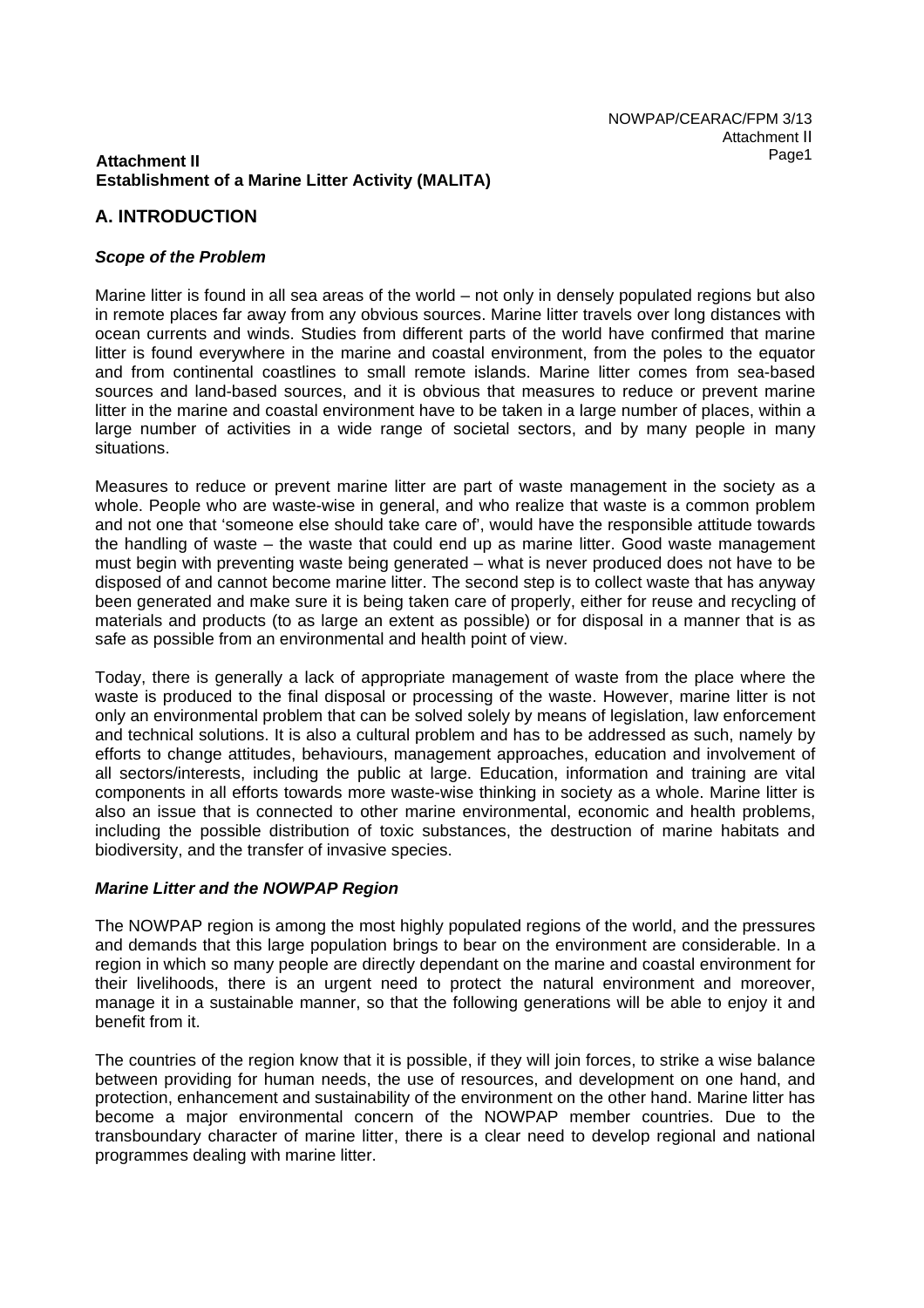In acknowledging the need to act on the problem of marine litter the countries of the NOWPAP region at their Ninth Intergovernmental Meeting on the Northwest Pacific Action Plan (Busan, Republic of Korea, 2-4 November 2004) in their Resolution 1:

"*Recognised the importance and urgent need to establish and develop an activity on Marine*  Litter in NOWPAP region while avoiding duplications with existing global agreements and *through consultations with other international agencies and organisations in the region",* 

*Decided that the newly established RCU will take a lead on developing the Marine Litter activity and that the coordinator of NOWPAP will consult closely with the RACs on how to proceed with this activity,* 

*Agreed that a programme of work and appropriate budget for this activity should be developed by the RCU for the next biennium, based on consultations between the NOWPAP Focal Points, the RACs and the planned 'Intersessional Workshop', and be presented by the RCU for consideration by Tenth Intergovernmental Meeting.*

This Resolution provided the base for the preparation of the proposal for the establishment of the Marine Litter Activity (MALITA) in the NOWPAP Region.

# **B. MARINE LITTER ACTIVITY (MALITA) IN THE NOWPAP REGION**

On the basis of the Resolution 1 of the *Ninth Intergovernmental Meeting on the Northwest Pacific Action Plan,* the Regional Coordinating Unit (RCU) of NOWPAP, in cooperation with UNEP's Regional Seas Programme and in consultation with the RAC directors and the National Marine Litter Focal Points (ML FPs) recently nominated by the NOWPAP Focal Points, prepared this proposal as a road map for the developing and implementation of the Marine Litter Activity (MALITA) in the NOWPAP Region.

#### *Objective*

The objective of MALITA is to assist in the environmental protection and sustainable development of the NOWPAP region through the development of the NOWPAP Regional Action Plan on Marine Litter.

The proposal of MALITA will be submitted to the planned Intersessional Workshop (mid 2005) for comments, with the view of submitting it, as amended, to the Tenth Intergovernmental Meeting on the Northwest Pacific Action Plan for consideration and adoption, as the response to the Resolution 1 of the Ninth Intergovernmental Meeting of the Northwest Pacific Action Plan.

#### *Institutional Arrangements*

The RCU, in cooperation with UNEP will be responsible for the overall management of the MALITA. The four RACs, together with the four ML FPs will be responsible for various segments of MALITA with following responsibilities: CEARAC: Land-based sources of ML; MERRAC: Marine based sources of ML; POMRAC: Outreach (Public awareness, education, information); and DINRAC – data and information and biodiversity aspects of ML, such as ML and living marine resources.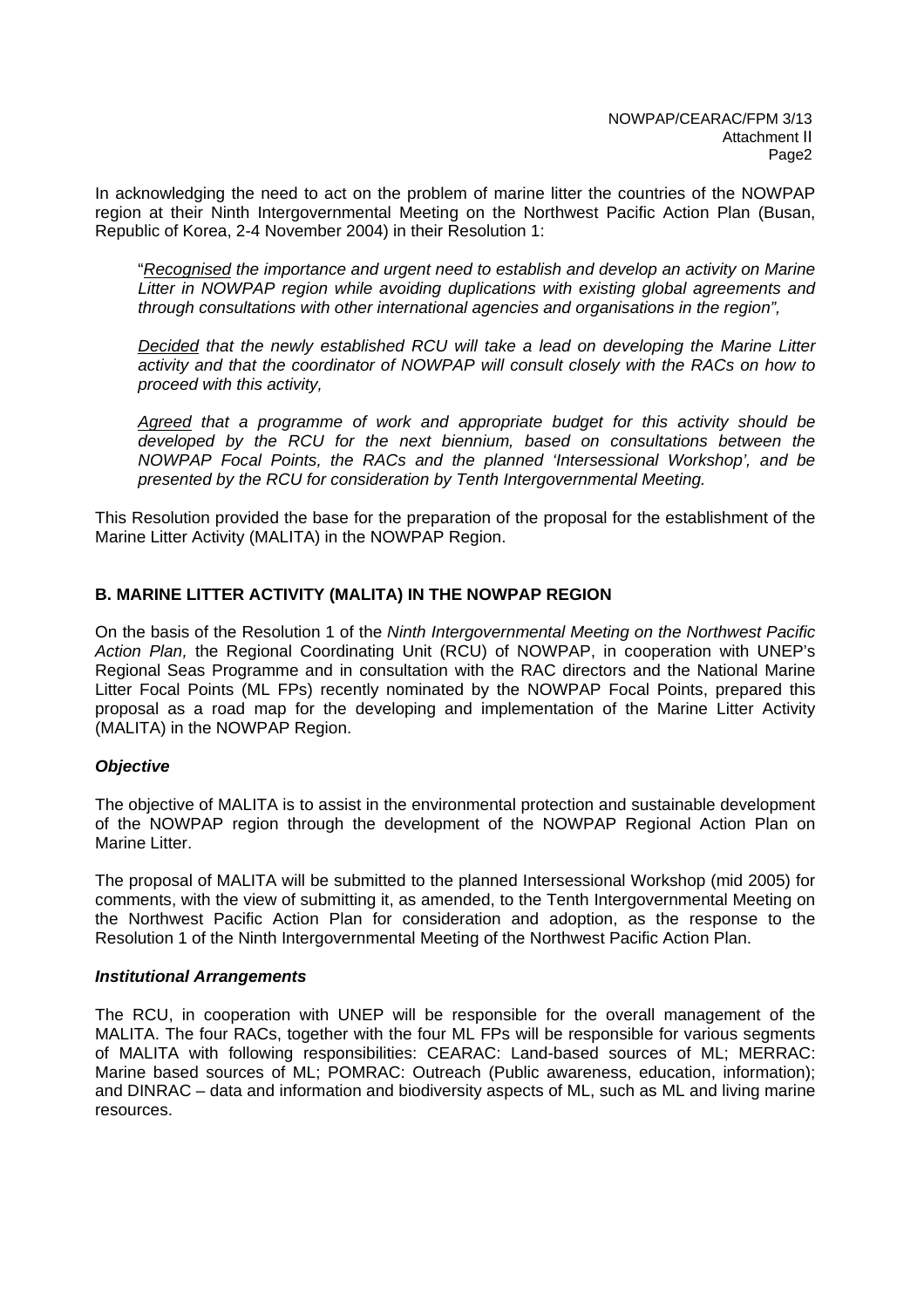#### *Involvement of UN Agencies/Organisations*

The MALITA will be implemented in cooperation with the International Maritime Organisation (IMO); Intergovernmental Oceanographic Commission (IOC) of UNESCO; the Secretariat of the Basel Convention and the Food and Agriculture Organisation (FAO). Involvement of IMO is of particular importance since they are responsible for the implementation of the MARPOL Convention, including Annex V on Garbage.

#### *Funding*

For the implementation of basic activities of MALITA funds will be provided through the NOWPAP Trust Fund. For high cost initiatives (port reception facilities, landfills, fisheries, etc.), approach should be made to the World Bank, Regional Investment Bank, Global Environment Facility (GEF) and other International Financing Institutions in order to obtain financial support for relevant regional and national efforts.

National activities on ML conducted within the framework of MALITA or in coordination with MALITA would be funded by national resources.

UNEP already initiated the process for the preparation of a GEF MSP (Medium-Size Project) on the management of marine litter. Although the project will be of a global coverage, it will have few pilot regions, and one of those could be NOWPAP. The funds spent on MALITA from the NOWPAP Trust Fund and from UNEP, as well as national funds spent on the implementation of MALITA, will be considered as the counterpart contribution to the GEF MSP. This Project, if approved, will provide additional funds for the implementation of MALITA and even more so will provide a solid base for the development of the Regional Action Plan for the Marine Litter Management in the NOWPAP Region (RAP MALI).

|    | <b>Target Date</b>                                                                                                                                                                                      |                   |  |
|----|---------------------------------------------------------------------------------------------------------------------------------------------------------------------------------------------------------|-------------------|--|
|    | Initiation of the Marine Litter Activity (MALITA)                                                                                                                                                       |                   |  |
| 1. | Nomination of the National Focal Point for Marine Litter (ML FP) in each of<br>the NOWPAP countries.                                                                                                    | Feb. 2005         |  |
| 2. | Preparation of the draft MALITA by RCU, in cooperation with UNEP and in<br>consultation with RACs and ML FPs.                                                                                           | <b>April 2005</b> |  |
| 3. | Presentation of the draft MALITA at the Intersessional Workshop.                                                                                                                                        | $mid - 2005$      |  |
| 4. | Collection and review of existing information and data relevant to marine<br>litter in each of the NOWPAP countries.                                                                                    | Sept. 2005        |  |
| 5. | Review of relevant legal instruments and programmes in NOWPAP<br>countries in order to identify gaps and needs in the coverage of marine litter<br>and make proposals for the revision, if appropriate. | Oct. 2005         |  |
| 6. | Presentation of the MALITA proposal at the Tenth IGM                                                                                                                                                    | Nov. 2005         |  |

#### *Work Plan*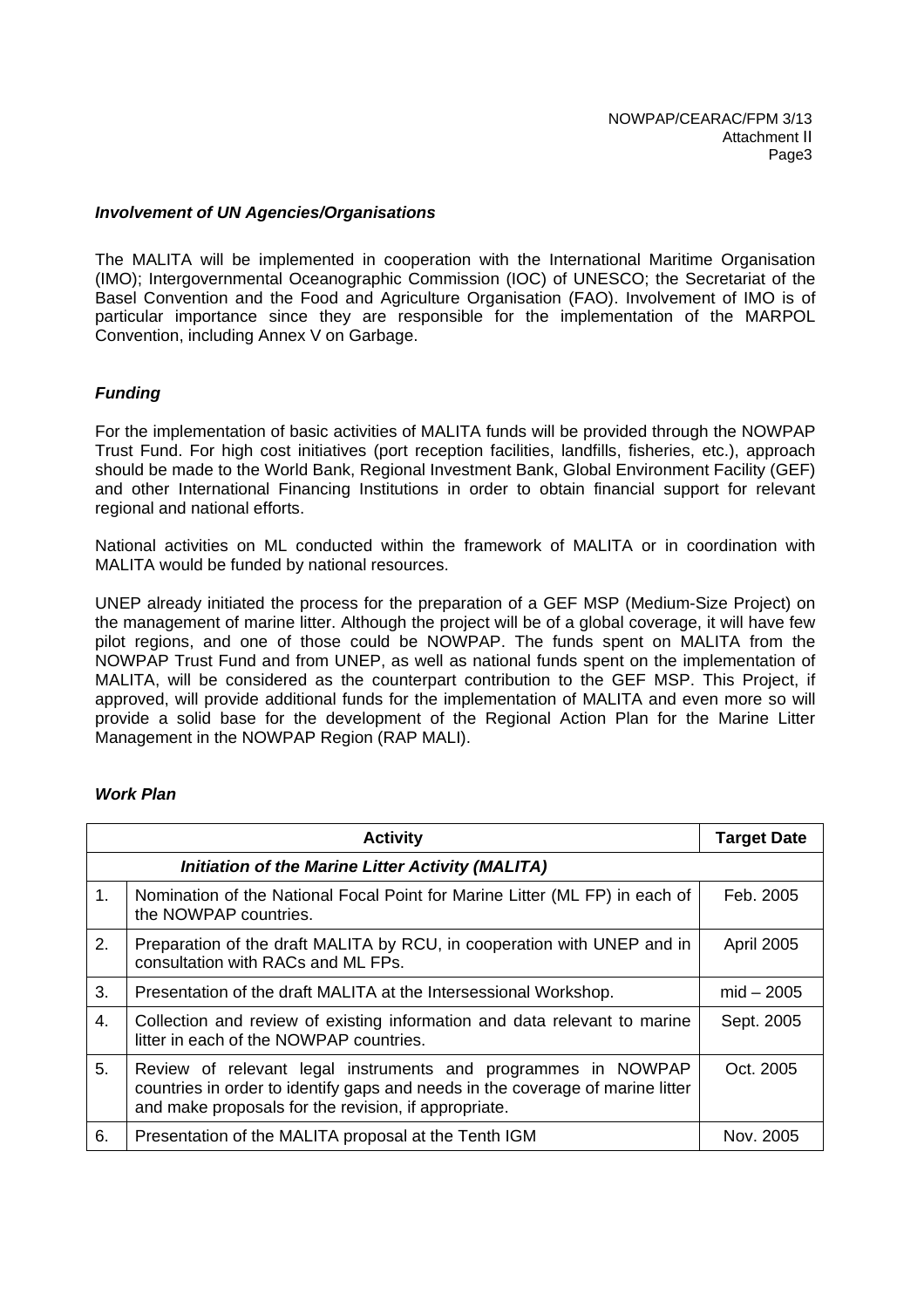|     | <b>Implementation of MALITA</b>                                                                                                                                                                                                                                                                                                                                                                                                                  |                  |  |
|-----|--------------------------------------------------------------------------------------------------------------------------------------------------------------------------------------------------------------------------------------------------------------------------------------------------------------------------------------------------------------------------------------------------------------------------------------------------|------------------|--|
| 7.  | Preparation of the document "Marine Litter in the NOWPAP Region"                                                                                                                                                                                                                                                                                                                                                                                 | April 2006       |  |
| 8.  | Organizing a NOWPAP regional meeting on marine litter.                                                                                                                                                                                                                                                                                                                                                                                           | <b>June 2006</b> |  |
| 9.  | Development of regional and national strategies on integrated management<br>of marine litter.                                                                                                                                                                                                                                                                                                                                                    | Sept. 2006       |  |
| 10. | Organise that NOWPAP region countries join the International Coastal<br>Cleanup 2006 Campaign (if feasible)                                                                                                                                                                                                                                                                                                                                      | Sept. 2006       |  |
|     |                                                                                                                                                                                                                                                                                                                                                                                                                                                  |                  |  |
| 11. | Approach to the civil society (private sector actors, environmental NGOs<br>and the scientific community) to develop partnerships, and if appropriate<br>develop Voluntary Agreements with partners from civil society. This activity<br>should involve all major stakeholders (e.g., shipping industry; ship<br>operators; fisheries sector; tourism industry; manufacturers of plastics;<br>waste managers/services; NGOs and general public). | August 2006      |  |
|     | <b>Information and outreach</b>                                                                                                                                                                                                                                                                                                                                                                                                                  |                  |  |
| 12. | Formulation and implementation of awareness and education campaigns<br>for the general public, industry, municipal authorities, local communities,<br>shipping companies, ship officers and crews of recreational, commercial<br>and fishing vessels, various groups within the tourism sector, and media.                                                                                                                                       | May 2006         |  |
| 13. | Development and implementation of long-term regional and national<br>monitoring programmes in order to detect and determine amounts,<br>distribution patterns, effects and trends of marine litter and identify marine<br>litter hot spots in the NOWPAP region.                                                                                                                                                                                 | April 2007       |  |
| 14. | Establishment of regional and national campaigns (as a part of public<br>awareness) and /or permanent services for cleaning and collecting of solid<br>wastes that pollute coastal and marine areas.                                                                                                                                                                                                                                             | April 2007       |  |
| 15. | Preparation of brochures in the four NOWPAP languages and English, for<br>the purpose of promoting public awareness on the reduction of marine litter.                                                                                                                                                                                                                                                                                           | April 2007       |  |
|     | <b>Sectoral activities</b>                                                                                                                                                                                                                                                                                                                                                                                                                       |                  |  |
| 16. | Development of sectoral guidelines for management of marine litter (e.g,<br>boating, diving, cruise<br>shipping,<br>fisheries, tourism,<br>lines,<br>coastal<br>construction).                                                                                                                                                                                                                                                                   | Sept. 2007       |  |
| 17. | Development of a programme for the improvement of port reception<br>facilities and services for garbage collection from the shipping and the<br>fishing industries.                                                                                                                                                                                                                                                                              | Sept. 2007       |  |
| 18. | Development and improvement of waste management policies and<br>systems.                                                                                                                                                                                                                                                                                                                                                                         | Sept. 2007       |  |
| 19. | Development of 'responsible citizenship' guidelines for different target<br>audiences, in particular children and tourists. Practical demonstration<br>through awareness-raising campaigns in selected destinations and with<br>selected tourism companies.                                                                                                                                                                                      | Sept. 2007       |  |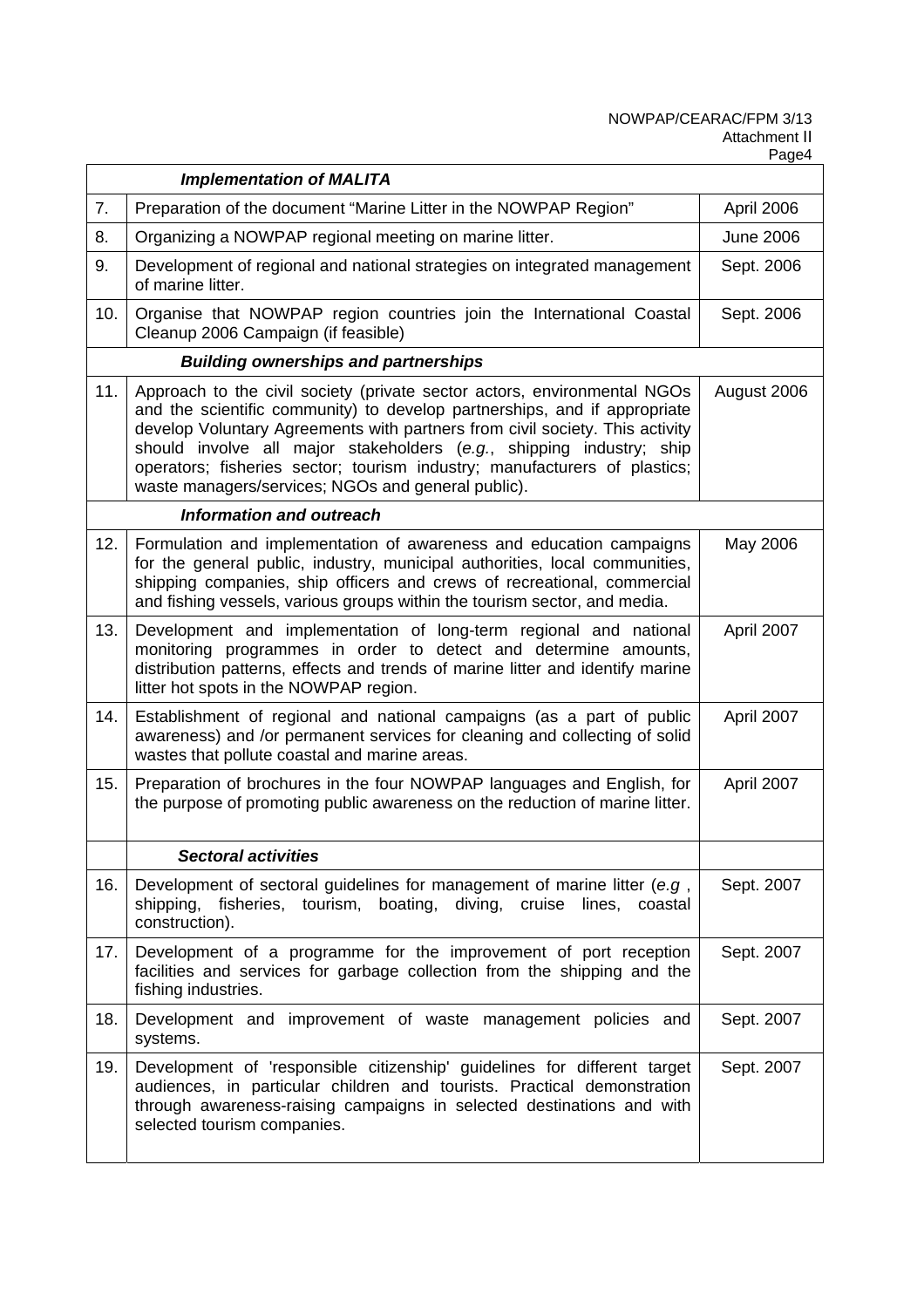|                                                                                          | <b>Fundraising</b>                                                                                                                                                                                                                                                                                                            |            |
|------------------------------------------------------------------------------------------|-------------------------------------------------------------------------------------------------------------------------------------------------------------------------------------------------------------------------------------------------------------------------------------------------------------------------------|------------|
| 20.                                                                                      | Identification and approach to potential funding sources for various<br>components and activities of the RAP on Marine Litter.                                                                                                                                                                                                | April 2006 |
| 21.                                                                                      | For high cost initiatives (port reception facilities, landfills, fisheries, etc.),<br>Sept. 2006<br>approach the World Bank, Regional Investment Bank, Global Environment<br>Facility (GEF) and other International Financing Institutions in order to<br>obtain financial support of relevant regional and national efforts. |            |
| Regional Action Plan for the Marine Litter Management in the NOWPAP Region<br>(RAP MALI) |                                                                                                                                                                                                                                                                                                                               |            |
| 22.                                                                                      | Preparation of the draft RAP MALI (see below for proposed sections)                                                                                                                                                                                                                                                           | June 2007  |
| 23.                                                                                      | Presentation of the RAP MALI at the Twelfth Intergovernmental Meeting                                                                                                                                                                                                                                                         | Nov. 2007  |

# *Proposed Elements of the Regional Action Plan for the Marine Litter Management in the NOWPAP Region*

The Regional Action Plan on Marine Litter in the NOWPAP Region should include, amongst others, and when feasible, the following elements:

- (a) Programme of enhancement of regional and national legal instruments, programmes and institutional arrangements relevant to marine litter;
- (b) Programme of implementation of regional and national monitoring programmes;
- (c) Development of regional and national strategies on integrated management of marine litter (including regional guidelines for the wise management of marine and coastal litter);
- (d) Approach to the civil society (private sector actors, environmental NGOs and the scientific community) to develop partnerships, and if appropriate develop voluntary agreements with partners from the civil society. This activity should involve all major stakeholders (*e.g.*, shipping industry, ship operators; tourism industry, manufacturers of plastics; waste managers/services; local authorities and municipalities; NGOs and general public);
- (e) Establishment of campaigns and /or permanent services for the cleaning and collecting of solid wastes that pollute coastal and marine areas;
- (f) Participation in annual International Coastal Cleanup Campaigns;
- (g) Development of 'responsible citizenship' guidelines for different target audiences, in particular children and tourists. Practical demonstration through awareness-raising campaigns in selected destinations and with selected tourism companies;
- (h) Formulation and implementation of awareness and education campaigns for the general public, industry, municipal authorities, local communities, shipping companies, ship officers and crews of recreational, commercial and fishing vessels, various groups within the tourism sector, and media;
- (i) Preparation of brochures in various languages for the purpose of promoting public awareness on the reduction of marine litter;
- (j) Development of sectoral guidelines for the management of marine litter (*e.g*., tourism, boating, diving, cruise lines, coastal construction, fisheries);